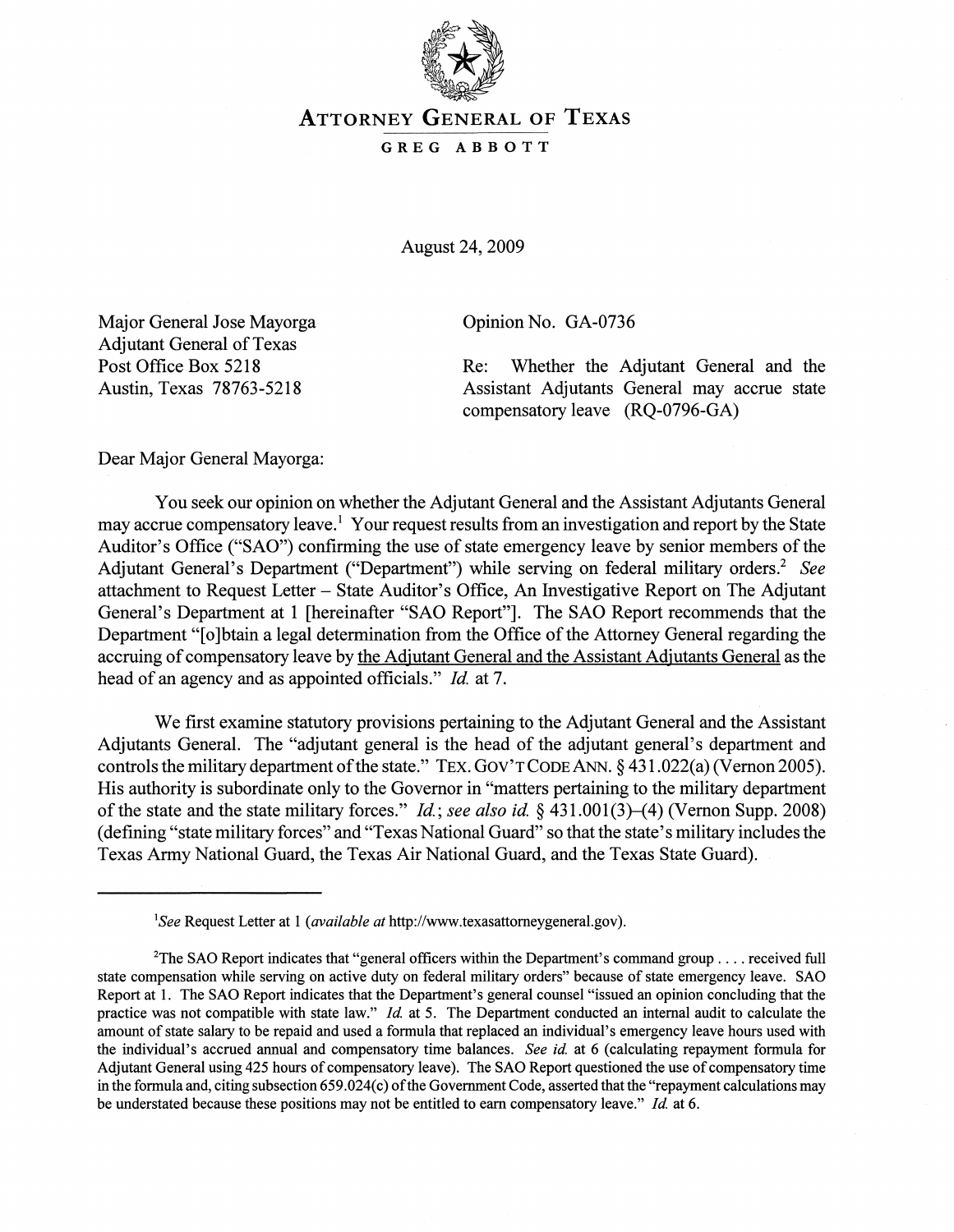Chapter 431 also provides for two Assistant Adjutants General. *See id.* § 431.026. An Assistant Adjutant General for army and an Assistant Adjutant General for air are appointed by the Governor on the recommendation of the Adjutant General. *See id.* § 431.026(a). The Assistant Adjutants General "shall aid the adjutant general by performing assigned duties." *Id.* § 431.026(d). The Assistant Adjutant General senior in rank "shall perform the duties of the adjutant general" in the event that the Adjutant General is "dead, absent, or unable to act." *Id.* 

Chapter 659, Government Code, contains provisions concerning compensation for public officers and employees. *See generally* TEx. GOy'T CODE ANN. §§ 659.001-.308 (Vernon 2004 & Supp. 2008). In particular, subchapter B of chapter 659 authorizes a state employee's accrual of overtime compensation and compensatory time. *See id.* §§ 659.015 (Vernon 2004) (overtime compensation for employees subject to Fair Labor Standards Act), 659.0 16 (overtime compensation for employees not subject to FLSA), 659.023 (providing compensatory time policy). Relevant to your question, subsection 659.024(c) is an exception providing that "[a] member of the governing body of a state agency or a single state officer who governs a state agency may not accrue compensatory time under this subchapter [B] or another state statute." *Id.* § 659.024(c). Subsection 659. 024( c) applies by its express tenns to "a member of the governing body of a state agency" or "a single state officer who governs a state agency." *Id.* § 659.024(c). As the Department is not run by a governing body, the operative language is "a single state officer who governs a state agency." *Id.*  §§ 659.024(c) (Vernon 2004),431.022 (Vernon 2005) (providing that the Adjutant General is "the head of the adjutant general's department").

Because section 659.024 does not define the phrase "a single state officer who governs a state agency," we must construe the phrase to determine whether the Adjutant General or the Assistant Adjutants General fall within its scope. *Id.* § 659.024 (Vernon 2004). "[T]he Texas Supreme Court explained that the determining factor that distinguishes one who hold a public 'office' from one who merely holds public employment is whether any sovereign function of the government is conferred upon the individual to be exercised ... for the benefit of the public largely independent of the control of others." *State ex reI. Hillv. Pirtle,* 887 S.W.2d 921,931 (Tex. Crim. App. 1994) (en banc) (citing *Aldine Indep. Sch. Dist. v. Standley,* 280 S.W.2d 578,583 (Tex. 1955»; *see also Prieto Bail Bonds v. State,* 994 S. W.2d 316,320 (Tex. App.-EI Paso 1999, pet. ref d) (using *Aldine* standard); *but see*  TEx. GOy'T CODE ANN. § 659.003(a) (Vernon 2004) (defining "officer" for limited purposes of section authorizing officer to decline compensation). The term "govern" commonly means to "conduct the policy, actions, and affairs of (a state, organization, or people)." THE NEW OXFORD AMERICAN DICTIONARY 734 (2001); *see also* TEx. GOy'TCODEANN. § 311.011(a) (Vernon 2005) (providing that "[w]ords and phrases shall be read in context and construed according to the rules of grammar and common usage"). Finally, a "state agency" for purposes of section 659.024 includes a "department ... in the executive branch of state government" that is created by state law. TEx. GOV'T CODE ANN.  $\S\S 658.001(2)$  (Vernon 2004), 659.024(a) (utilizing definition of "state agency" in subsection  $658.001(2)$ . Based on these definitions, we construe the phrase "a single state officer who governs a state agency" to refer to an individual who exercises a sovereign function of the government for the benefit of the public largely independent of the control of others and who directs and controls the policy, actions, and affairs of a department in the executive branch of the state government that is created by state statute.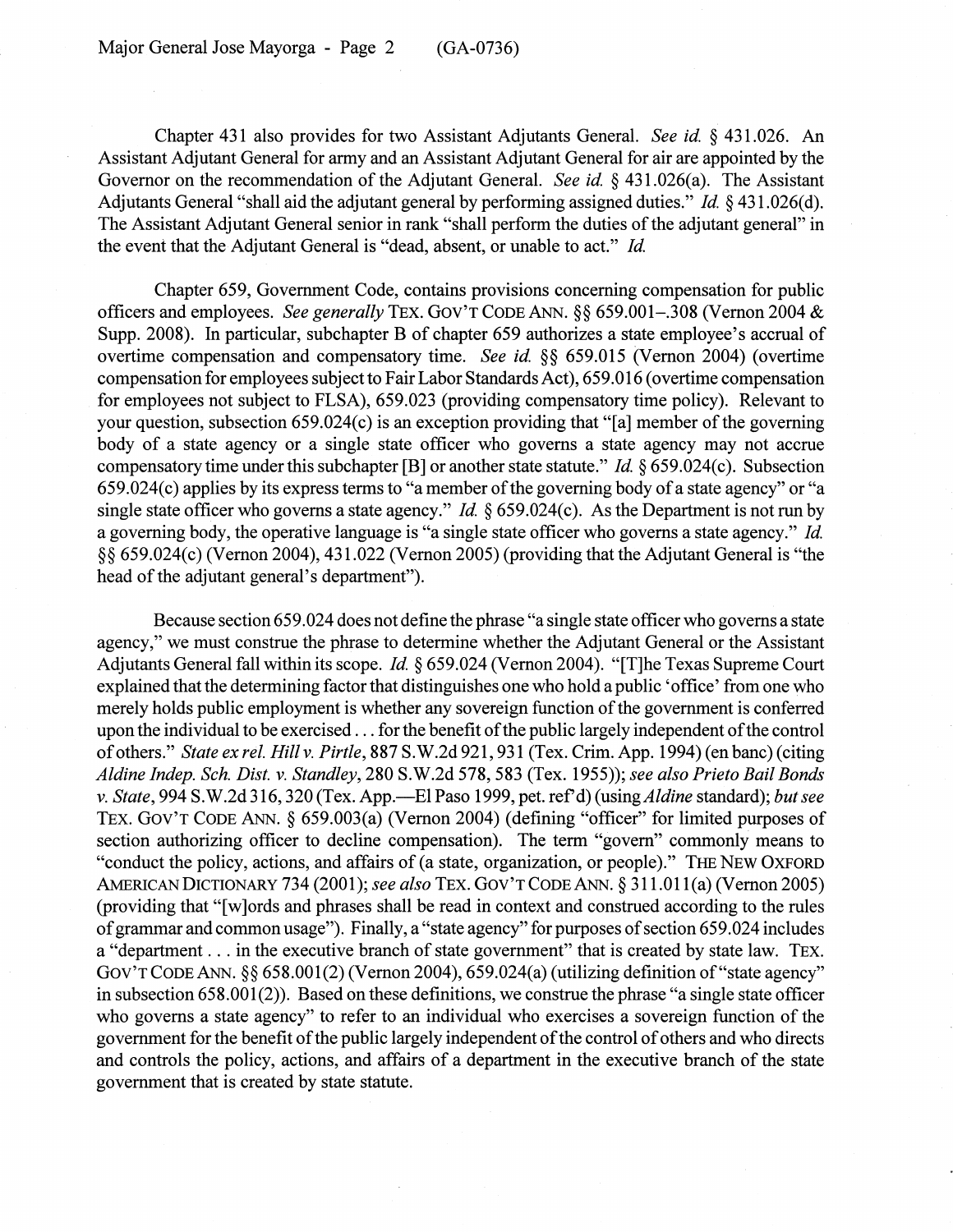With this construction of subsection 659.024(c), we turn to your question. The Adjutant General is *"the* head of the adjutant general's department" and thus is in control of the military of the state. *Id* §431.022(a)(Vernon2005)(emphasisadded). *Cf Fischerv. Reissig,* 143 S.W.2d 130, 131 (Tex. Civ. App.—Austin 1940, writ ref'd) (construing the article "the" to mean "one"). Moreover, the Adjutant General has exclusive authority over armories, facilities, and improvements owned by the State on Department property. *See* TEx. GOV'T CODE ANN. § 431.0291(a) (Vernon Supp.2008). Control of the state's military and its facilities is a sovereign function of government that is for the benefit of the public. The Adjutant General exercises his power and discretion with respect to the state military *largely* independent of the control of others. *See id* § 431.022(a) (Vernon 2005) (providing that the Adjutant General is head of the Department and subordinate to only the Governor). We therefore believe the Adjutant General is, under the *Aldine* standard, an officer—i.e, an individual who exercises a sovereign function of the government for the benefit of the public largely independent of the control of others.<sup>3</sup> Chapter 431 identifies the Adjutant General as the "head of the Department," thus it is the Adjutant General who controls the policy, action, and affairs of, and so governs, the Department. *See id.* §§ 431.022(a) ("The adjutant general is the head of the adjutant general's department. ... "),431.029 (identifying duties of the Adjutant General). Finally, the Department is a department in the executive branch of the state government created by state statute and thus a "state agency" under subsection 659 .024( c). *See id* § 431.021 (Vernon Supp. 2008) (identifying the Department as the Adjutant General's Department). For these reasons, we conclude that the Adjutant General is a "single state officer who governs a state agency" precluded by subsection 659.024(c) from accruing compensatory time.

Our conclusion that the Adjutant General is a *"single* state officer who governs" the Adjutant General's Department under subsection 659.024(c) necessarily precludes a conclusion that the two Assistant Adjutants General are also within the scope of subsection 659.024(c). Accordingly, we conclude that subsection 659.024(c) does not prohibit an Assistant Adjutant General from accruing compensatory leave.

<sup>3</sup>Because the adjutant general is a state officer and not an employee under *Aldine,* subsection 659.024(b), Government Code, does not apply.